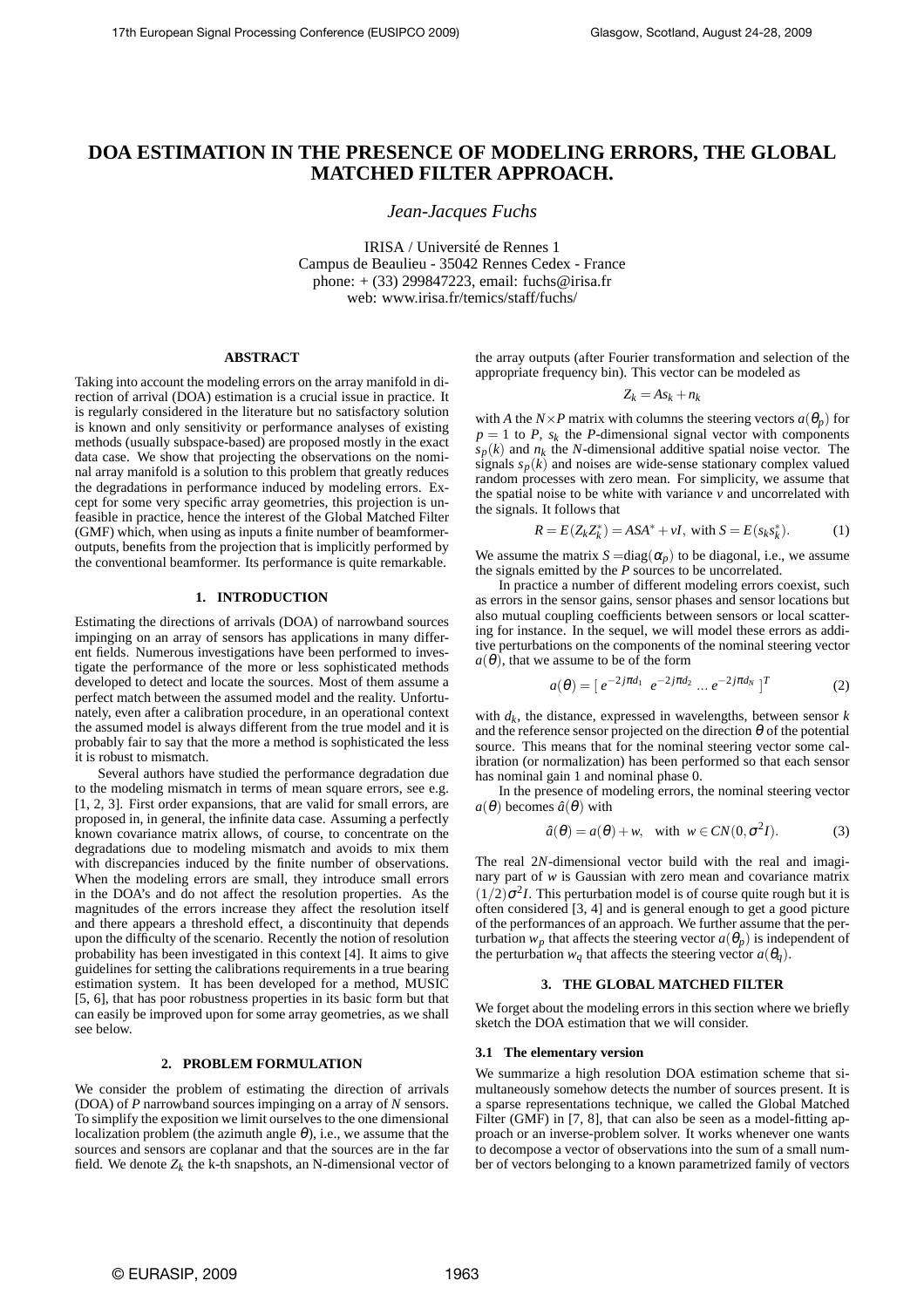[7]. This is the case in the present source localization context when one considers as vector of observations a set of beamformer outputs. We will see that it generally outperforms MUSIC (at a higher computational cost though) and attains performances close to the Cramer-Rao bounds [8].

With the notations introduced above, the expected beamformer output power at azimuth  $\phi$  is

$$
y(\phi) = a(\phi)^* Ra(\phi) = \sum_{p=1}^P \alpha_p |a(\phi)^* a(\theta_p)|^2 + Nv.
$$
 (4)

It can indeed be seen as being the sum of the contributions of the *P* sources and the spatial noise. Its observed counterpart, say  $\hat{y}(\phi)$  is obtained by replacing *R* by its estimate

$$
\hat{R} = \frac{1}{T} \sum_{1}^{T} Z_k Z_k^*,\tag{5}
$$

the so-called snapshot covariance matrix. While  $\hat{R}$  is the basic input to the MUSIC algorithm, GMF uses as input an *L*-dimensional vector with components  $\hat{y}_k = \hat{y}(\phi_k)$ . We will denote  $\hat{Y}$  this vector filled with *L* beams evaluated at, e.g. equispaced, bearings  $\phi_k \in \Phi$ , where *L* depends upon the array geometry but is typically of the order of magnitude of *N*.

The decomposition of  $y(\phi)$  observed in (4) extends to *Y* 

$$
Y = \sum_{p=1}^{P} \alpha_p f(\theta_p) + v N \mathbf{1},
$$

where  $f(\theta)$  denotes the *L*-dimensional vector of the contribution of a source with bearing  $\theta$  and unit power to the beams in *Y* and **1**, a vector of ones, that allows to model the contribution of the spatially white noise to *Y*. The aim of the GMF is to recover this sparse exact representation of *Y* from the observation of its noisy estimate *Y*ˆ.

We next introduce a set of *M L*-dimensional vectors  $f_m =$  $f(\psi_m)$  with  $\psi_m \in \Psi$  and  $M \gg L \gg P$  and build the  $L \times M + 1$  matrix *F* with columns the *fm*'s and *N*1 the contribution of the spatially white noise. A sparse representation of  $\hat{Y}$  is then given by  $FX$  with *X* an  $(M+1)$ -dimensional vector of weights having just a few nonzero components. Since the true bearings  $\theta_p$  do generically not belong to the discretization grid points Ψ, two columns of *F* will, in general, be needed to approximatively model the contribution of each true source. A typical sparse *X* representing  $\hat{Y}$  will thus have about 2*P* non-zero components plus one component to model the noise.

Quite specifically the most elementary version of the GMF amounts to solve the optimization problem

$$
\min_{X} \frac{1}{2} \|F_n X - \hat{Y}\|_2^2 + h \|X\|_1,\tag{6}
$$

with  $||X||_1 = \sum |x_k|$ ,  $||X||_2^2 = x_k^2$ ,  $F_n$  the *F* matrix with its columns normalized to one in Euclidean norm and *h* a positive real to be fixed by the user. This is a convex program, for which fast dedicated algorithms are available, and one deduces from its unique optimum the different estimates of the azimuths  $\theta_p$ , powers  $\alpha_p$ , noise variance *v* and even source number *P*.

# **3.2 The standard version**

We now take into account the statistical properties of the observations in  $\hat{Y}$  to develop what we will call the standard version of GMF. Under the current assumptions  $\hat{R}$  is an estimate of the covariance matrix of  $Z_k \in CN(0,R)$  and it follows that  $T\hat{R}$  is then a sample of a complex Wishart distribution *CW*(*T*,*N*,*R*) [9]. The statistical properties of the components  $\hat{y}_k$  of  $\hat{Y}$  are then easy to obtain, see Appendix B. With  $\Sigma$ , denoting the covariance matrix of  $\hat{Y}$  one has

$$
\Sigma_{k,l} = \frac{1}{T} |a(\phi_k)^* Ra(\phi_{\ell})|^2.
$$

It is then natural to premultiply both *F* and  $\hat{Y}$  in (6) by  $\Sigma^{-\frac{1}{2}}$  to *whiten* the observations in  $\hat{Y}$ . Since *R* and thus  $\Sigma$  are not known, in practice we replace *R* by its estimate  $\hat{R}$ , to get an estimate  $\hat{\Sigma}$  of  $\Sigma$ . The components in the resulting observation vector, say,  $\hat{Y}_w = \hat{\Sigma}^{-\frac{1}{2}} \hat{Y}$  are then, asymptotically in *T*, uncorrelated and of unit variance.

The more elaborate version of GMF, which is quite close to a maximum likelihood approach applied to the observations in  $\hat{Y}$ , amounts to replace (6) by

$$
\min_{X} \frac{1}{2} \|F_{wn}X - \hat{Y}_w\|_2^2 + h \|X\|_1, \tag{7}
$$

with  $\hat{Y}_w = \hat{\Sigma}^{-\frac{1}{2}} \hat{Y}$ ,  $F_w = \hat{\Sigma}^{-\frac{1}{2}} F$  and  $F_{wn}$  represents the matrix  $F_w$  with columns normalized to one in  $\ell_2$  norm.

The number of waveforms *P* present, their powers and their bearings are then deduced from the optimum *X* of (7), obtained for an adequately chosen *h*, as explained in the following Section.

## **3.3 Implementation issues**

For a well chosen *h*, the optimal *X* has typically about  $2P + 1$ nonzero components, i.e., a pair of neighboring nonzero components for each of the waveforms that are present and an additional component to model the noise contribution. The estimate of the number of waveforms present is then given by the number of (significant) clusters of nonzero components, the power of a source is estimated by the sum of the weights in its associated cluster and the azimuth estimate is obtained by linear interpolation of the associated indices of  $\psi_m \in \Psi$ .

#### *3.3.1 Setting the threshold*

We consider the standard version of the proposed technique. The value of *h* will have a major influence upon the detection part of the whole procedure. To make this more apparent we introduce the dual of the criterion (7) which is

$$
\min_{X} ||F_{wn}X||_2 \quad \text{under} \quad ||F_{wn}^T(F_{wn}X - \hat{Y}_w)||_{\infty} \le h \tag{8}
$$

where  $||X||_{\infty} = \max_{k} |x_k|$ . This dual which is equivalent to (7), is important because it allows to understand the role played by *h* [8]. One can already observe from the constraints in (8) that, as *h* increases, so does the size of the admissible domain. More precisely, for *h* larger than  $||F_{wn}^T \hat{Y}_w||_{\infty}$ , the point  $X = 0$  becomes admissible and is then the optimum. Roughly speaking, the larger *h*, the sparser the optimal *X* and vice versa.

If the value of *h* is too large, the procedure may not detect weak sources and if *h* is too small, there may appear many false alarms, i.e., the procedure will detect sources that do not exist.

Due to limited space, we do not detail the justification of the choice of *h* we use in the sequel, namely  $h \simeq \sqrt{2 \ln M}$  in (7) which should lead to roughly 10% of false alarms, see [8, 10] for details.

# *3.3.2 Getting the estimates*

Having obtained the optimum of (7), denoted *X* below, we now explain how to deduce from *X* the estimates of the powers and azimuths. We first consider the case  $P = 1$ , where there is a single source present in the observations. For a well chosen *h*, the optimal *X* has then just two non-zero complex weights. A non-zero component associated with the noise contribution, i.e., column *N*1 and another one associated with the column in  $F$  with bearing closest to the true bearing. The amplitude and bearing estimates are then simply this non-zero component (modified to take into account the normalization step of the columns of the *F*-matrix) and the bearing associated with the corresponding column.

The so-obtained bearing estimate being on the discretization grid may not be the best possible. A better choice of *h* (slightly smaller than the previous one) might yield a optimal *X* having three non-zero weights. Besides the 'noise' component, there would appear a couple of neighboring non-zero weights that, by simple linear interpolation, would yield a bearing estimate that does not lie on the discretization grid and may thus well be closer to the true azimuth. In case, there are more than 2 contiguous nonzero components in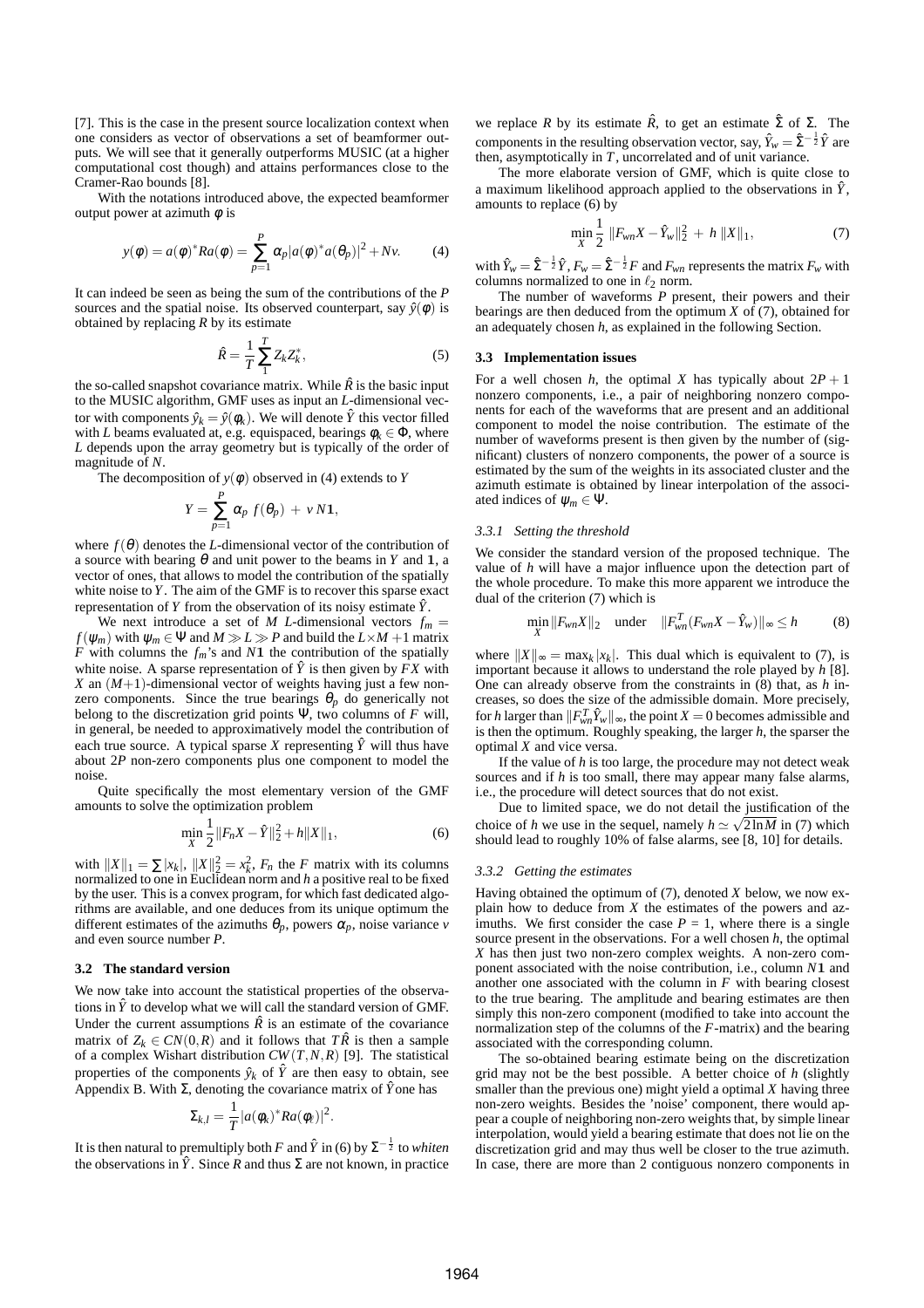*X* (which actually never happens) one similarly estimates the bearing by linear interpolation and the amplitude by simply adding the different weights.

If there are  $P > 1$  paths present in *Y*, one expects the optimal *X* to have, in addition to the noise component, 2*P* disjoints couples of non-zero weights and the same procedure applies to each couple. This, of course, corresponds to the ideal situation where the proposed algorithm does a perfect detection job.

#### *3.3.3 Detecting the number of paths*

An estimate of  $P$ , the number of sources present in  $Y$ , is given by the number of (significant) clusters of non-zero components in the optimal *X*. A cluster being typically a couple of neighboring nonzero weights. For a given scenario, the detection performance of the proposed approach depends mainly upon the choice of *h* in the criterion, see Section 3.3.1 above. While for easy scenarios this choice is quite robust, this is no longer true for difficult scenarios. Globally if *h* is fixed to get a probability of false alarms equal to  $P_{fa}$ , the procedure will detect an additional (false) bearing in  $P_{fa}$ percent of the realizations. This additional source will have a small amplitude estimate and may thus appear suspicious.

The choice of the number *M* of columns in *F* and the associated discretization step in azimuth or better, for a uniform linear array, in spatial frequency has also some importance in this context even though the optimization problems (6) or (7) are convex and have thus generically a unique optimum. If *M* is too large, it will essentially increase the computation time and lead to a poorly conditioned optimization problem.

If *M* is too small, it may happen that the two clusters associated with sources having close bearings merge which results in the non-separation of the two paths. This situation can and must be avoided by adequately choosing *M*. Indeed knowing roughly the resolution limit associated with the array, we propose to choose *L* so that GMF can detect two correspondingly spaced sources. As an example, for an array with *N* equispaced sensors and signal to noise ratios around 0 dB, the resolution limit (Rayleigh limit) in spatial frequency is about  $\Delta f = 1/N$  and a high resolution method able to separate at  $\Delta f = 1/2N$ , so that we will typically choose  $M = 12N$ . This choice allows for about 2 zero weights between two sources that are close in azimuths but nevertheless potentially separable and thus guarantees that two disjoint clusters will be obtained in case the two sources are detected.

It remains to explain how to choose *L* the number of beams formed to build the observation vector  $\hat{Y}$ . This vector must contain all the information present in the data. Just as  $\hat{R}$ , it should be a sufficient statistic and as such *L* should be equal to the number of real degrees of freedom in the array manifold. We will detail this point below and in any case indicate the value taken for *L* in the simulations.

### *3.3.4 Unbiasing the estimates*

Since even for  $\hat{Y} = Y$ , the optimal *X* will never be such that  $FX = Y$ , for  $h > 0$ , it is obvious that the presence of the term  $h||X||_1$  in (6) (7) induces bias into the estimates. This bias while concerning quite directly the amplitude estimates, also affects sightly the azimuth estimates. Again we will not elaborate on this, but one can for instance use the estimates furnished by GMF to initialize a ML algorithm that will then converge in a few steps.

### *3.3.5 Summary of the algorithm.*

Let us summarize the algorithm. For a given array, we build the *F* matrix of dimension  $(L, M + 1)$  with  $M \simeq 12N$  and column vectors the contribution of sources at equispaced bearings and the noise to the vector *Y*, see Section 3.1 , [8]. With the *T* observed snapshots we build an estimate  $\hat{R}$  of their covariance matrix and form  $L \simeq 2N$ beams stored in the vector  $\hat{Y}$ . To implement the standard version (7), one further has to whiten  $\hat{Y}$  and normalize the columns of the whitened *F*-matrix. We then solve (7) with *h* as defined in Section 3.3.1, to deduce the estimates from its optimum.

## **4. DEVELOPMENT**

Let us come back to the problem we are concerned with, namely the presence of modeling errors and the ensuing performance degradation. This degradation is induced by the discrepancy between the assumed array manifold and the true one. The assumed array manifold is the set in  $\mathfrak{R}^N$  described by the steering vector in (2) when  $\theta$ varies in its domain of definition  $[0, \pi]$  or  $[-\pi, \pi]$ . For the so-called uniform linear array (ULA) [11] with a half-wavelength separation, this vector becomes

$$
a(\theta) = [1 e^{-i\pi \sin \theta} e^{-2i\pi \sin \theta} ... e^{-(N-1)j\pi \sin \theta}]^T,
$$

where the dependency on  $\theta$  is now visible and simple and, for uncorrelated sources, it is well known that this type of steering vector leads to a exact covariance matrix *R* (1) having a Toeplitz structure. This means that whatever the scenario, the associated exact covariance matrix belongs, just like  $a(\theta)$ , to a manifold which for a ULA has this simple Toeplitz structure. When the hermitian matrices of order *N* are seen as real vectors of dimension  $N^2$ , the manifold associated with hermitian Toeplitz matrices becomes a subspace of dimension  $2N - 1$ , the number of real degrees of freedom in this type of matrices. The projection then consists in *averaging the diagonals* and is known as redundancy averaging [12] or sometimes spatial smoothing [13].

For uniform circular arrays (UCA), there exists similarly manifolds for the steering vector and the covariance matrix. The covariance matrix  $R$  has a more complex structure, the dimension of the manifold is much higher and is again linked to the number of components in the co-array [11].

But this is only the apparent part of the manifold which is far more complex and indeed exists for any array geometry. Projecting the estimated covariance matrix on its manifold is systematically beneficial when it is to be used in a suboptimal method such as the subspace techniques.

More importantly, while this is true in the absence of modeling errors, it becomes even more beneficial in the case of modeling errors. From (3), it follows that

$$
\hat{Z}_k = \hat{A} s_k + n_k = (A+W)s_k + n_k,
$$

with *W* and  $N \times P$  matrix filled with independent  $CN(0, \sigma^2 I)$  samples. The matrix in (5) then becomes, omitting the zero-mean crossterms,

$$
\hat{R} \simeq (A+W)(\frac{1}{T}\sum s_k s_k^*)(A+W)^* + \frac{1}{T}\sum n_k n_k^*,
$$

where  $(1/T) \Sigma s_k s_k^* \to S$  and  $(1/T) \Sigma n_k n_k^* \to vI$  as the number of snapshots *T* increases. Averaging over the *T* snapshots has a beneficial effect of the spatial noise and reduces the estimation error due to this noise but is without effect on the modeling-error induced term, that are close to *WSW*∗ in *R*ˆ.

The beneficial effect of the projection on the manifold of modeling-error induced term is easy to perceive in the case of a ULA where the projection amounts to average the diagonals. While this will bring  $(1/T) \sum n_k n_k^*$  even closer to *vI*, its effect on *WSW*<sup>∗</sup> is far more drastic since no other mitigation is performed on it. Indeed for the present additive gaussian noise model (3), it can be shown to be a first order approximation of a maximum likelihood algorithm which means that it is close to the best one can do, to take care of this type of modeling errors.

The good news for the GMF technique is that the beamformer performs the projection on the array manifold whatever the array geometry. This is established in Appendix A, where it is shown the beam-output at bearing  $\theta$ :  $a(\theta)^*$  $\overline{R}a(\theta)$ , see (4), remains the same if one uses  $\hat{R}$  or  $\hat{R}_p$ , its projection on the array manifold.

This is a valuable feature of GMF, since obtaining  $\hat{R}_p$  is a difficult task except for some very specific array geometries, such as ULA's. Approximate ways to perform the projection are proposed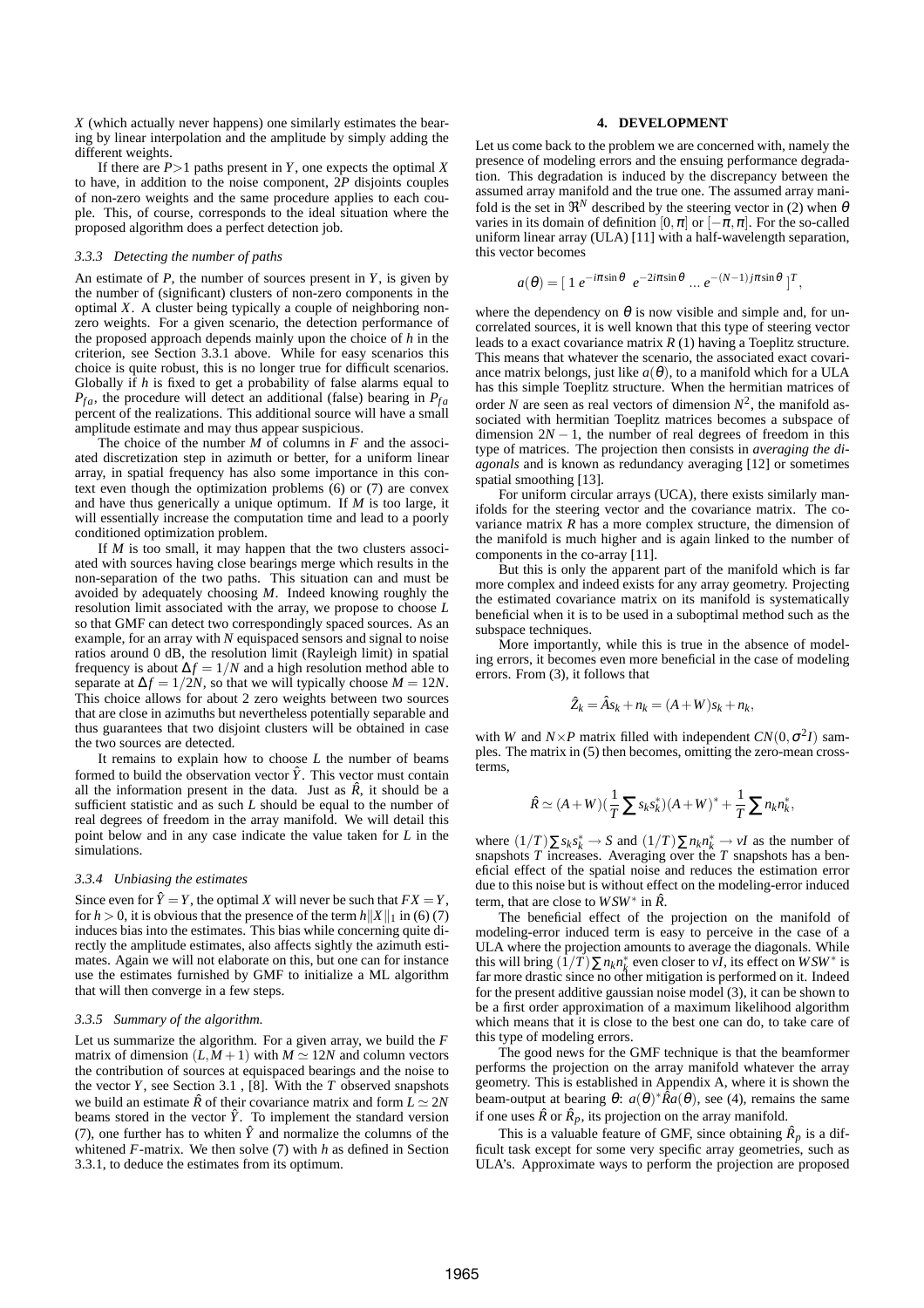in [14] for uniform circular arrays or in [15] for arbitrary arrays. Note that any optimal DOA estimation procedure, such as a maximum likelihood methods (ML), for instance, perform implicitly such a projection in one way or another.

# **5. SIMULATIONS RESULTS**

To highlight the drastic benefit associated with the projection of the estimated covariance matrix  $\hat{R}(5)$  on its manifold we will thus mainly consider ULA's since for them the projection is trivial. One has then to project  $\hat{R}$  on the set of Toeplitz matrices and this is achieved by *averaging the diagonals*.

We essentially compare the performance in the resolution of two close sources of the basic MUSIC, the projected MUSIC, denoted P-MUSIC below, i.e. the MUSIC algorithm working on the projected covariance matrix, and the standard version of GMF described in Section 3.2. We consider first the case where there is no modeling error, the projection has already a beneficial effect on the performance of MUSIC in this case. Then, as soon as we introduce modeling errors, the basic MUSIC fails to resolve the two sources quite frequently. Even for quite moderate modeling errors MUSIC fails systematically and we thus only compare P-MUSIC and GMF. They have similar performances with a slight advantage to GMF.

We then consider a linear array with the same number of sensors and the same aperture as previously but with non uniformly spaced sensors. GMF keeps its good performances in the presence of modeling errors, because the beamformer implicitly projects the observation on the array manifold while the P-MUSIC is no longer feasible and MUSIC fails as expected even for quite moderate modeling errors.

We simulate a linear array with  $N = 10$  equispaced sensors (half wavelength) and  $P = 2$  equipowered sources at bearings  $\theta_i$ equal to 0 and 6 degrees with respect to broadside, at SNR=0 dB  $(\alpha_1 = \alpha_2 = v = 1$  in (1)) and  $T = 150$  snapshots. Both for MUSIC and GMF we assume to know *P* the number of sources present. For MUSIC this means that we take a signal subspace of dimension *P* and localize the *P* main peaks in the pseudo-spectrum, for GMF this means that in the optimum *X* of (7) we only consider the *P* main clusters of non-zero components, in case there are more than *P*. For GMF we further take  $M = 12N$ ,  $L = 2N$  and  $h = \sqrt{2 \ln M}$  as suggested in Section 3. All the results presented are obtained using 1000 independent realizations.

**i)** In the absence of modeling errors all 3 methods separate systematically the two sources. We present the results in Table 1. The observed standard deviations (st dev) are slightly below the Cramer Rao bound (CRB) for the GMF and P-MUSIC because of the granular way with which the estimates are deduced from the grid values.

Table 1: *Two equipowered sources in spatially white noise with bearing* 0 *and* 6 *degrees at SNR= 0 dB, T=150 snapshots.*

|            | <b>MUSIC</b> |      | <b>P-MUSIC</b> |      | GMF |      |
|------------|--------------|------|----------------|------|-----|------|
| true       |              |      |                |      |     |      |
| mean       | 0.19         | 5.80 | 0.01           | 5.98 |     | 5.99 |
| st dev     | .34          | .34  |                | .25  | .24 | .24  |
| <b>CRB</b> | 26           | 26   | 26             | 26   | .26 | .26  |

*Estimates of the mean and standard deviation of the bearings averaged over 1000 independent realizations, obtained for MUSIC, MUSIC after projection and GMF.*

**ii)** As soon as we introduce some modeling errors, see relation (3), MUSIC fails to systematically separate the 2 sources, while P-MUSIC does so as is apparent in Figure 1., where we present the MUSIC and P-MUSIC pseudo-spectrum for 20 realizations when the modeling error in (3) has a variance equal to  $\sigma^2 = .04$ . Indeed while MUSIC fails to separate the 2 sources quite often even for quite small modeling-error variances, P-MUSIC just as GMF con-



Figure 1: *Zoom on the MUSIC pseudo-spectrum in the presence of modeling errors of variance*  $\sigma^2 = 0.04$  *without* (*a*) *and with* (*b*) *projection of the estimated covariance matrix on the array manifold.*

tinues to resolve the two sources systematically. We present in Table 2. the results obtained for different modeling-error variances  $\sigma^2$ .

Table 2: *Two equipowered sources in spatially white noise with bearing* 0 *and* 6 *degrees at SNR= 0 dB, T=150 snapshots and modeling-errors with variance* <sup>σ</sup> 2 *successively equal to* .02*,* .04 *and* .08*.*

|                                          | P-MUSIC |      | GMF     |      |  |
|------------------------------------------|---------|------|---------|------|--|
| true bearing                             |         |      |         |      |  |
| mean                                     | $-0.01$ | 5.98 | $-0.02$ | 5.98 |  |
| std. deviation                           | 0.47    | 0.48 | 0.48    | 0.49 |  |
| modeling-error variance $\sigma^2 = .02$ |         |      |         |      |  |

| true bearing                             |       |      |         |      |  |
|------------------------------------------|-------|------|---------|------|--|
| mean                                     | -0.01 | 5.97 | $-0.02$ | 6.00 |  |
| std. deviation                           | 0.62  | 0.65 | 0.66    | 0.66 |  |
| modeling-error variance $\sigma^2 = .04$ |       |      |         |      |  |

| true bearing                             |         |      |         |      |  |
|------------------------------------------|---------|------|---------|------|--|
| mean                                     | $-0.03$ | 6.06 | $-0.02$ | 6.05 |  |
| std. deviation                           | 1.26    | 1.40 |         |      |  |
| modeling-error variance $\sigma^2 = .08$ |         |      |         |      |  |

*Estimates of the mean and standard deviation of the bearings averaged over 1000 independent realizations, obtained for P-MUSIC and GMF.*

**iii)** Keeping the two extreme sensors at their current positions, to preserve the array aperture, and moving the 8 remaining sensors slightly away from their current locations leads to a new nominal array having essentially the same performances as the initial one. In the absence of modeling error, MUSIC and GMF applied to this array will perform just as in Table 1. above. But since the projection on the new manifold is unfeasible, in the presence of modeling errors, only the use of MUSIC makes sense and it fails to resolve the two sources while GMF will have performances similar to those obtained using the ULA.

To fix ideas, we keep the two extreme sensors at their current positions, and place the other sensors regularly on an arc of circle passing by these two positions. The angle that subtends the array is taken equal to 60 degrees and the bearings are measured w.r.t. the axis of symmetry of this arc. This entirely defines the shape. The array is a part of a UCA with radius 4.5 wavelengths and intersensor spacing  $9\sin(\pi/54)$  wavelengths. We present in Table 3. the results obtained in the presence of modeling errors by GMF since MUSIC does not work and P-MUSIC is no longer feasible. We consider the same modeling-error variances as in Table 2 and indeed the results are similar and actually slightly better which may mean that the information content is larger, though the array manifold is of much higher dimension and thus the information less concentrated.